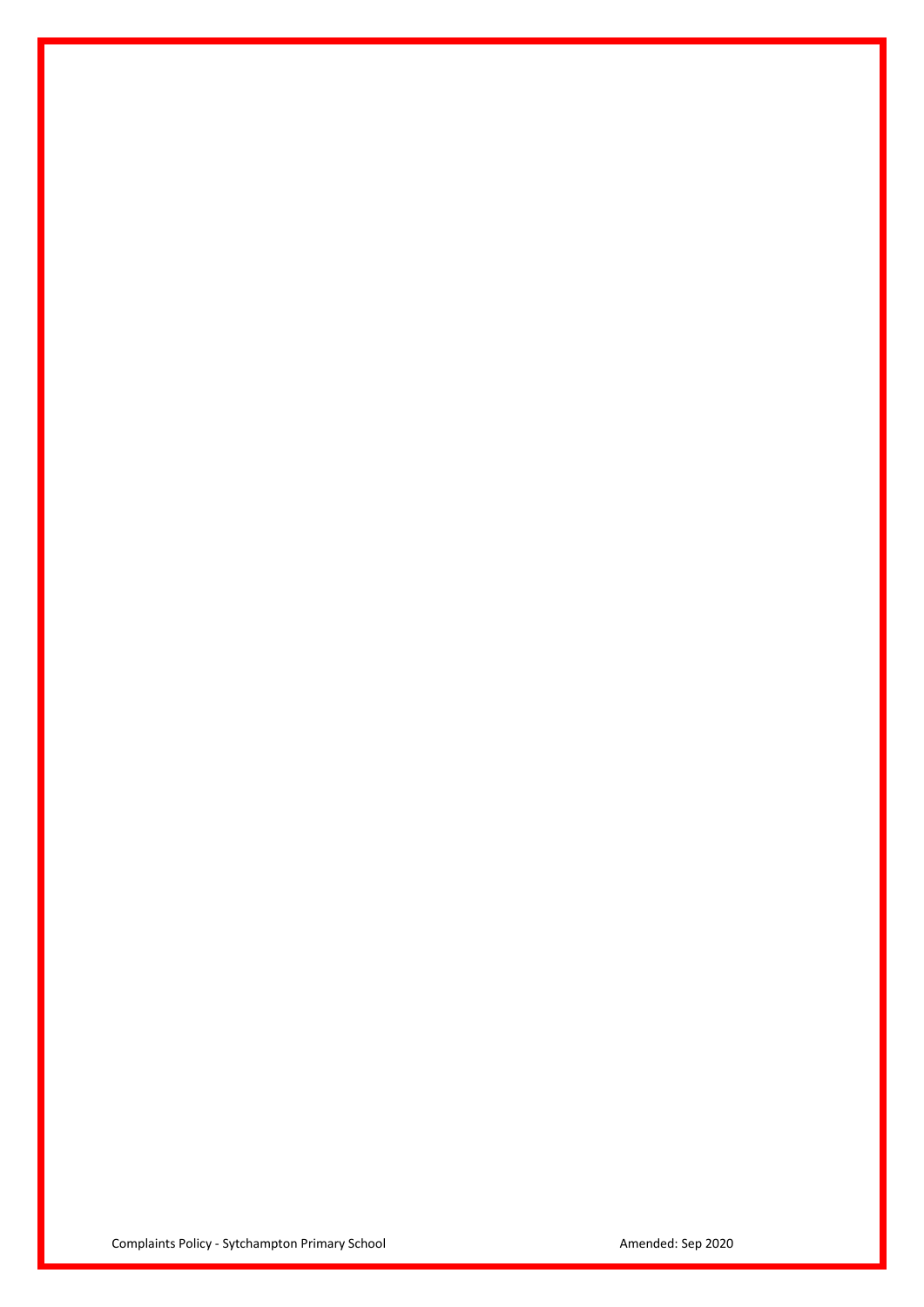### **Part 1: General Principles of complaints**

#### **Dealing with Complaints – Initial concerns**

In each case, the school must be clear about the difference between a concern and a complaint. Taking informal concerns seriously at the earliest stage will reduce the numbers that develop into formal complaints.

These key messages deal with complaints but the underlying principle is that concerns ought to be handled, if at all possible, without the need for formal procedures. The requirement to have a complaints procedure need not in any way undermine efforts to resolve the concern informally. In most cases the class teacher or the individual delivering the service in the case of extended school provision, will receive the first approach. It would be helpful if staff were able to resolve issues on the spot, including apologising where necessary.

#### **Dealing with Complaints – Formal procedures**

The formal procedures will need to be invoked when initial attempts to resolve the issue are unsuccessful and the person raising the concern remains dissatisfied and wishes to take the matter further.

The Head Teacher is nominated as the member of staff to have responsibility for the operation and management of the school complaints procedure and is termed the school's 'complaints co-ordinator'.

#### **Framework of Principles**

An effective Complaints Procedure will:

- encourage resolution of problems by **informal** means wherever possible;
- be easily **accessible** and **publicised;**
- be **simple** to understand and use;
- be **impartial;**
- be **non-adversarial;**
- allow **swift** handling with established **time-limits** for action and keeping people informed of the progress;
- ensure a full and **fair** investigation by an independent person where necessary;
- respect people's desire for **confidentiality;**
- address all the points at issue and provide an **effective** response and **appropriate** redress, where necessary;
- provide **information** to the school's senior management team so that services can be improved.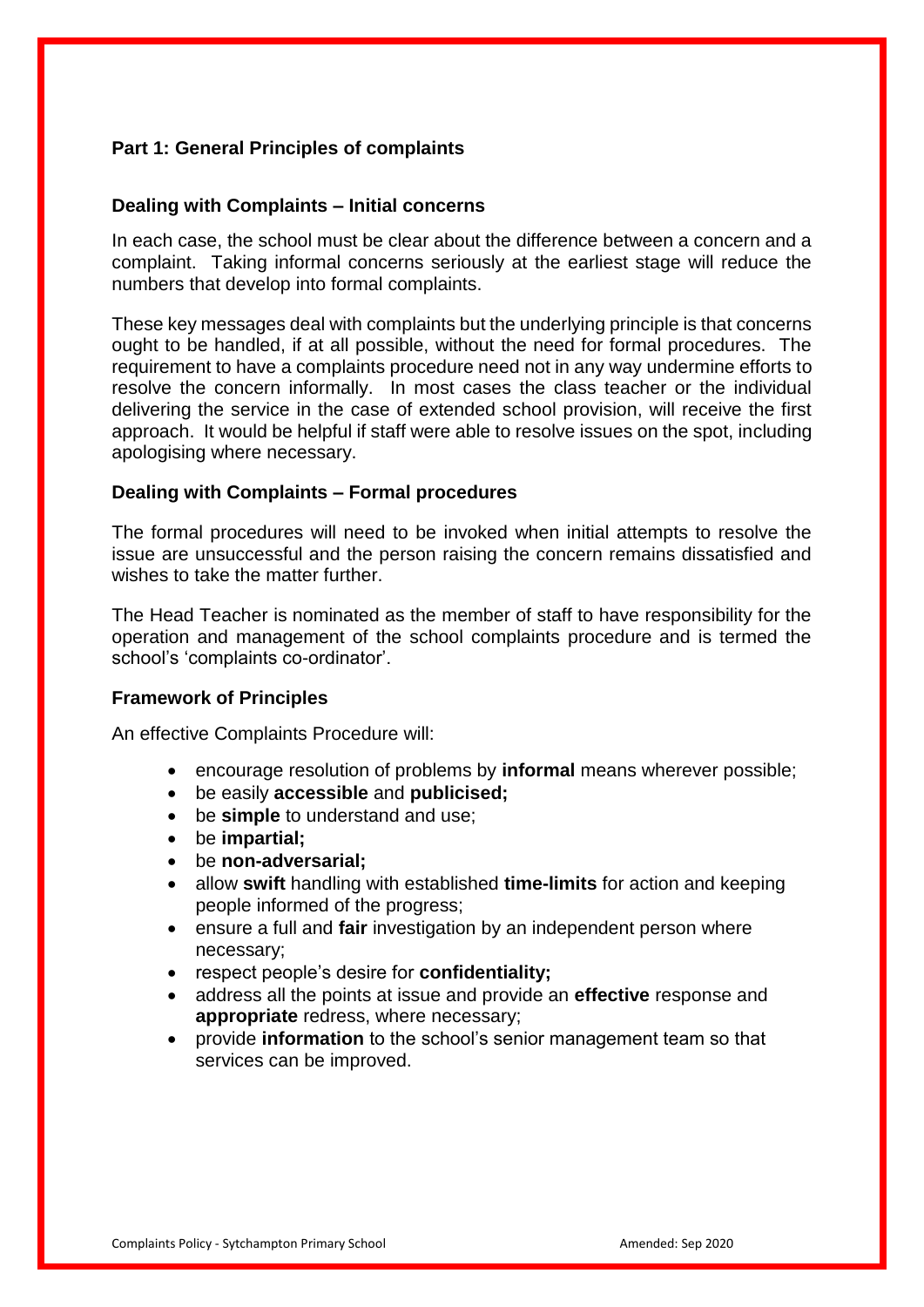## **Investigating Complaints**

At each stage, the complaints co-ordinator makes sure that they:

- establish **what** has happened so far, and **who** has been involved;
- clarify the nature of the complaint and what remains unresolved;
- meet with the complainant or contact them (if unsure or further information is necessary);
- clarify what the complainant feels would put things right;
- interview those involved in the matter and/or those complained of, allowing them to be accompanied if they wish;
- conduct the interview with an open mind and be prepared to persist in the questioning;
- keep notes of the interview.

## **Resolving Complaints**

At each stage in the procedure the school will keep in mind ways in which a complaint can be resolved. It might be sufficient to acknowledge that the complaint is valid in whole or in part. In addition, it may be appropriate to offer one or more of the following:

- an apology;
- an explanation;
- an admission that the situation could have been handled differently or better;
- an assurance that the event complained of will not recur:
- an explanation of the steps that have been taken to ensure that it will not happen again;
- an undertaking to review school policies in light of the complaint.

It would be useful if complainants were encouraged to state what actions they feel might resolve the problem at any stage. An admission that the school could have handled the situation better is not the same as an admission of negligence.

An effective procedure will identify areas of agreement between the parties. It is also of equal importance to clarify any misunderstandings that might have occurred as this can create a positive atmosphere in which to discuss any outstanding issues.

#### **Complaints about the management of SEN**

In the first instance any concerns regarding the provision of SEN should be made to the Head teacher. If a complainant feels that their concerns have not been addressed, in keeping with school policy, a complaint about the organisation, management and provision for SEN must be made in writing to the Chair of Governors Dr Stephanie Gait.

The school has a comprehensive anti-bullying policy which details the approach the school takes to mitigate the risks of bullying and how the school address issues as they arise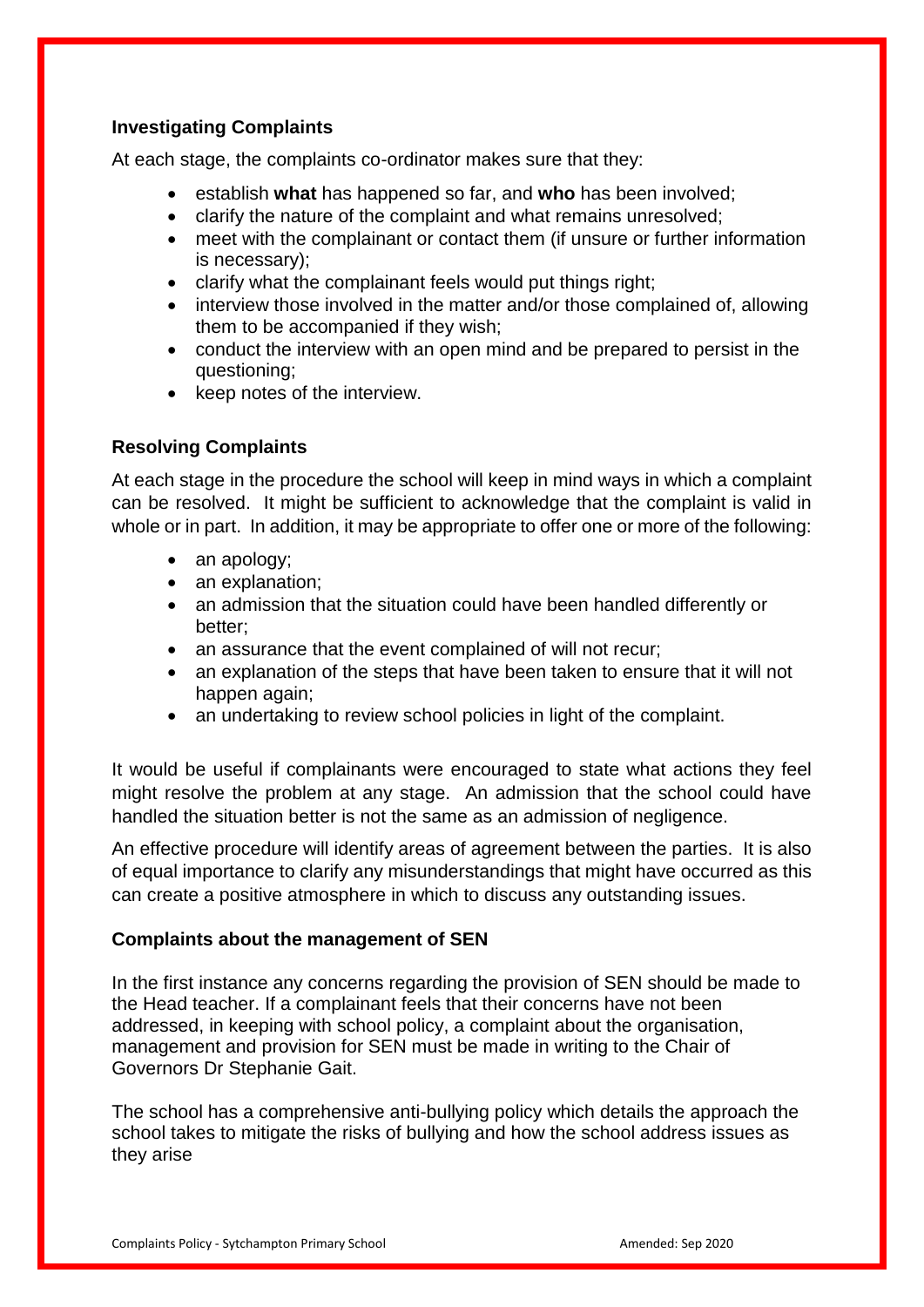#### **Vexatious Complaints**

If properly followed, a good complaints procedure will limit the number of complaints that become protracted. However, there will be occasions when, despite all stages of the procedures having been followed, the complainant remains dissatisfied. If the complainant tries to reopen the same issue, the chair of the GB is able to inform them in writing that the procedure has been exhausted and that the matter is now closed.

#### **Time-Limits**

Complaints need to be considered, and resolved, as quickly and efficiently as possible. An effective complaints procedure will have realistic time limits for each action within each stage. However, where further investigations are necessary, new time limits can be set and the complainant sent details of the new deadline and an explanation for the delay.

#### **Part 2: The Formal Complaints Procedure**

#### **The Stages of Complaints**

The school complaints procedures has well-defined stages. A flow chart can be found in Annex C. At each stage it will be helpful to clarify exactly who will be involved, what will happen, and how long it will take. There may, on occasion, be the need for some flexibility; for example, the possibility of further meetings between the complainant and the member of staff directly involved and further investigations may be required by the headteacher after a meeting with the complainant.

Three school-based stages are to be applied:

- Stage one: complaint heard by staff member (though not the subject of the complaint);
- Stage two: complaint heard by headteacher;
- Stage three: complaint heard by GB's complaints appeal panel:

An unsatisfied complainant can always take a complaint to the next stage. Some procedures may allow for an additional stage if the LEA or Lloyd's Foundation or other external agency provides an independent appeal or review.

The procedure will specify how a complaint will be dealt with if it concerns the conduct of the headteacher or a governor or where a headteacher or governor has been involved in the issue previously.

The complaints procedure can be found in Annex B.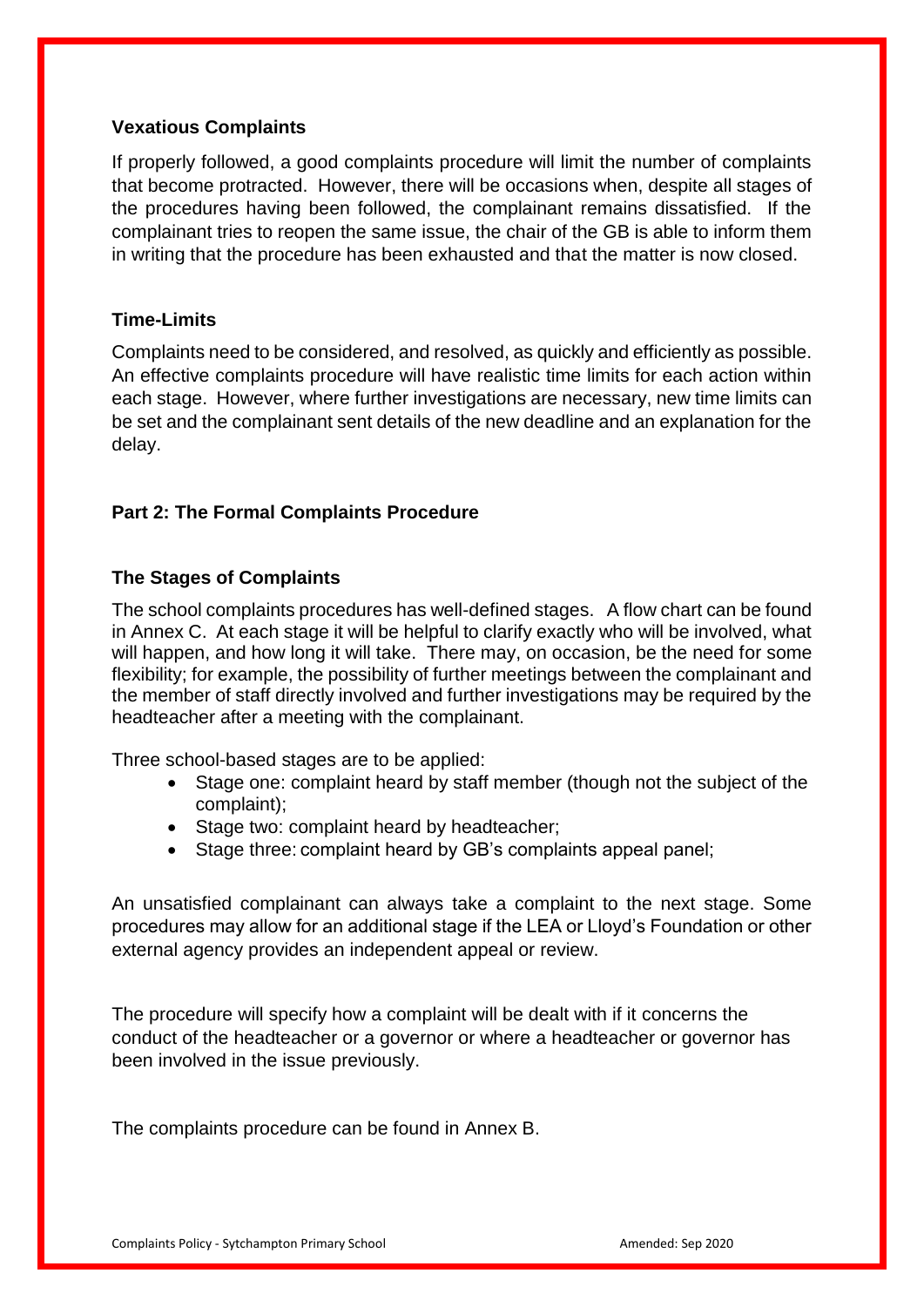## **Part 3 – Managing and Recording Complaints**

### **Recording Complaints**

The school should record the progress of the complaint and the final outcome. A complaint may be made in person, by telephone, or in writing. An example of a complaint form can be found in Annex D. At the end of a meeting or telephone call, it would be helpful if the member of staff ensured that the complainant and the school have the same understanding of what was discussed and agreed. A brief note of meetings and telephone calls can be kept and a copy of any written response added to the record.

The complaints co-ordinator could be responsible for the records and hold them centrally.

## **Governing Body Review**

The GB may monitor the level and nature of complaints and review the outcomes on a regular basis to ensure the effectiveness of the procedure and make changes where necessary. Preferably, complaints information shared with the whole GB will not name individuals.

As well as addressing an individual's complaints, the process of listening to, and resolving complaints will contribute to school improvement. When individual complaints are heard, schools may identify underlying issues that need to be addressed. The monitoring and review of complaints by the school and the GB can be a useful tool in evaluating a school's performance.

#### **Publicising the Procedure**

There is a legal requirement for the Complaints Procedures to be publicised. It is up to the GB to decide how to fulfil this requirement but details of the Complaints Procedures could be included in:

- the school prospectus;
- any report/communication from the governors to parents:
- the information given to new parents when their children join the school;
- the information given to the children themselves;
- the home-school agreement:
- home school bulletins or newsletters:
- documents supplied to community users including course information or letting agreements;
- a specific complaints leaflet which includes a form on which a complaint can be made;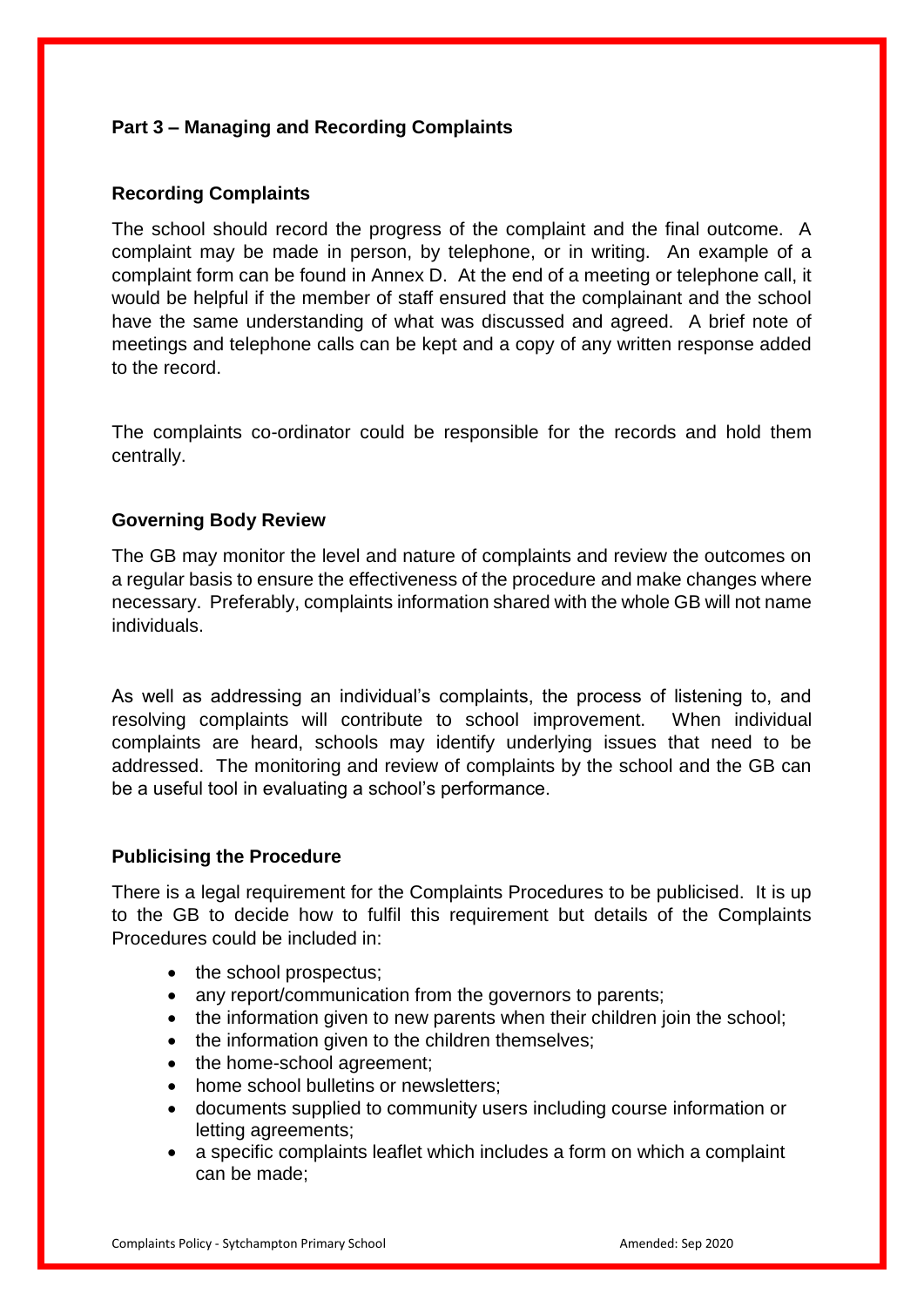- posters displayed in areas of the school that will be used by the public, such as reception or the main entrance;
- the school website.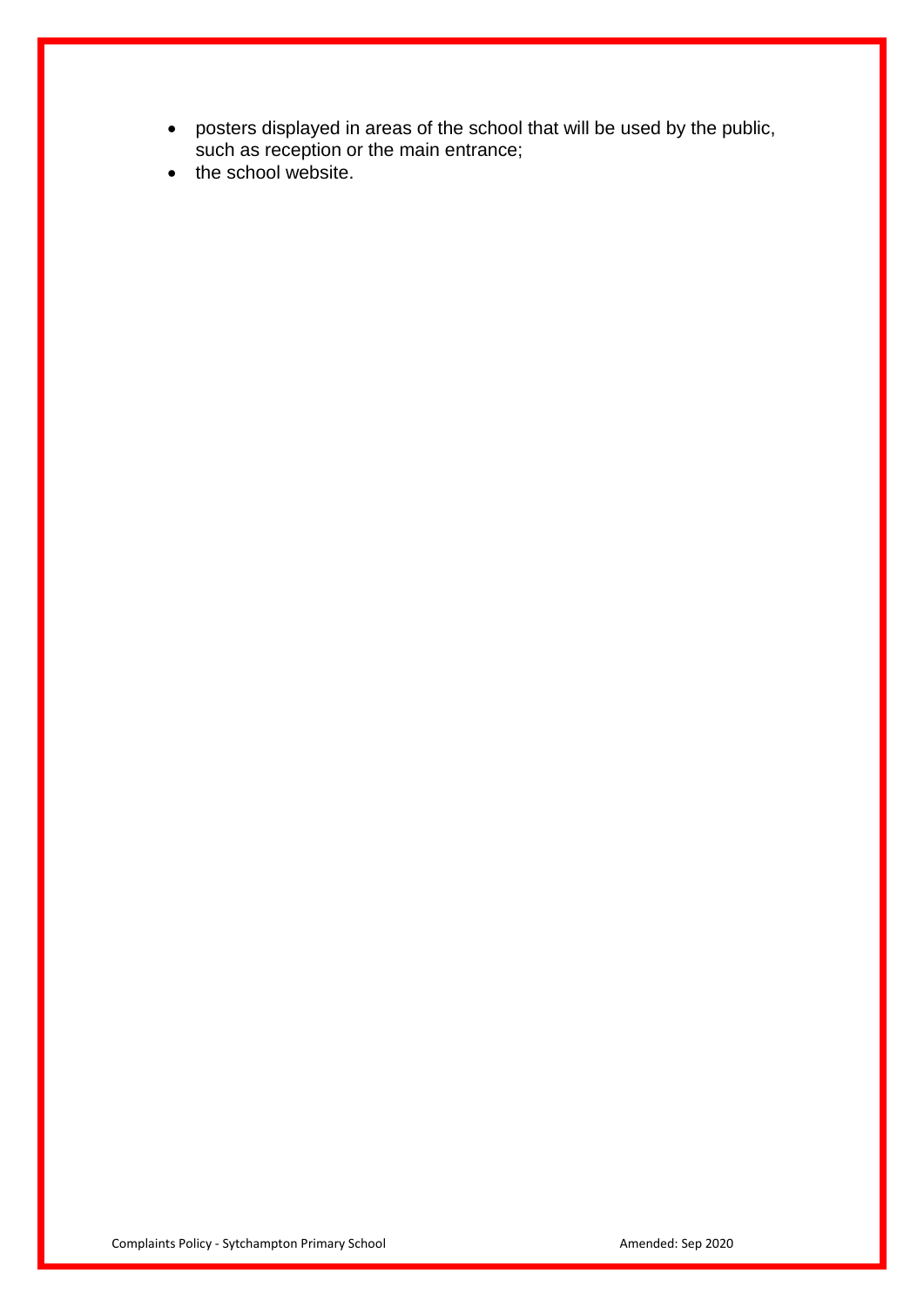Section 29 of the Education Act 2002 requires that:

(1) The governing body of a maintained school (including a maintained nursery school) shall –

- (a) establish procedures for dealing with all complaints relating to the school or to the provision of facilities or services under section 27, other than complaints falling to be dealt with in accordance with any procedures required to be established in relation to the school by virtue of a statutory provision other than this section, and
- (b) publicise the procedures so established.

(2) In establishing or publicising procedures under subsection (1), the governing body shall have regard to any guidance given from time to time (in relation to England) by the Secretary of State.

Section 39 of the Education Act 2002 provides the following:

"maintained school" means a community, foundation or voluntary school, a community or foundation special school or a maintained nursery school;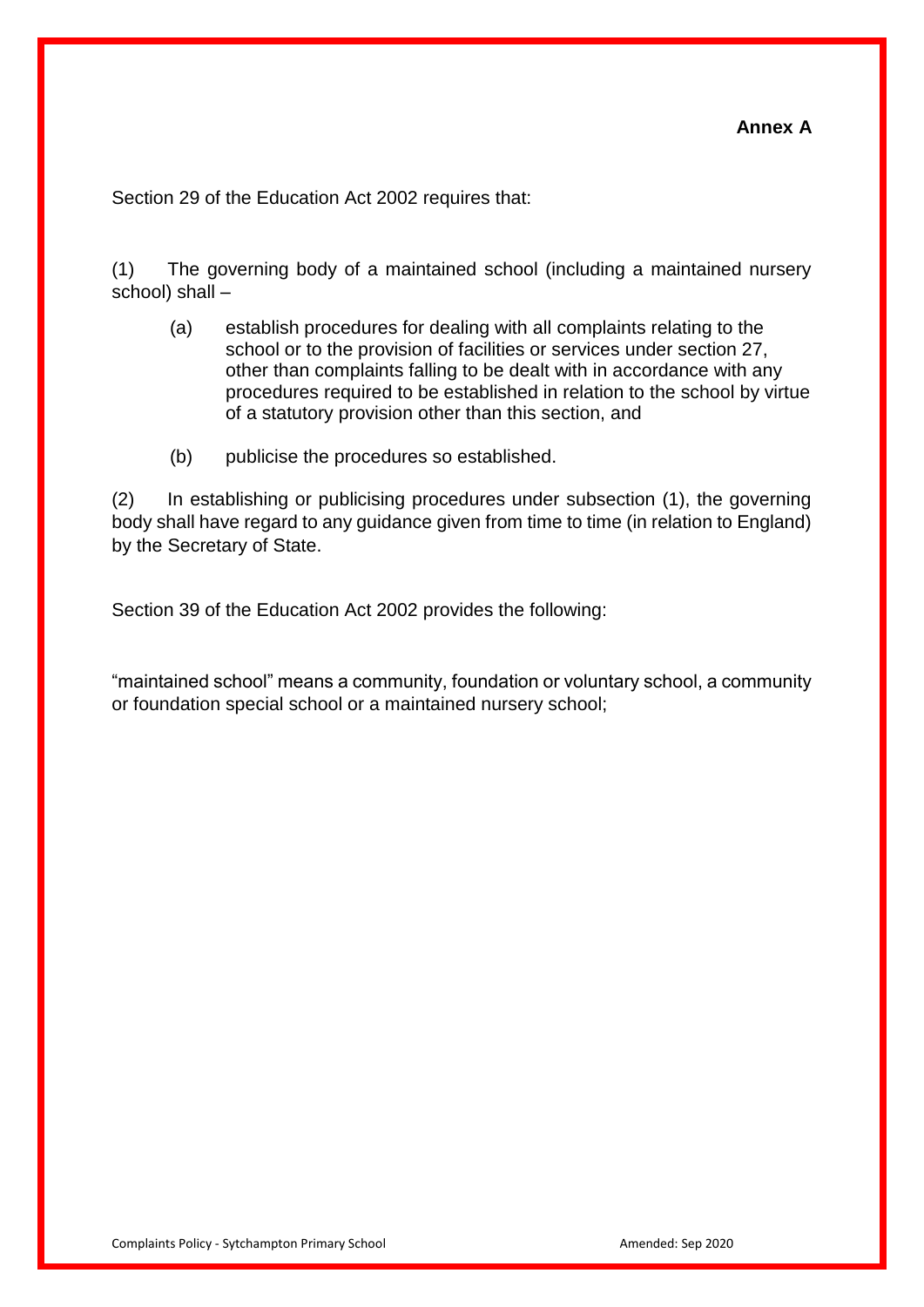#### **Stage One: Complaint Heard by Staff Member**

It is in everyone's interest that complaints are resolved at the earliest possible stage. The experience of the first contact between the complainant and the school can be crucial in determining whether the complaint will escalate. To that end, if staff are made aware of the procedures, they know what to do when they receive a complaint.

It would assist the procedure if the school respected the views of a complainant who indicates that he/she would have difficulty discussing a complaint with a particular member of staff. In these cases, the complaints co-ordinator can refer the complainant to another staff member. Where the complaint concerns the headteacher, the complaints co-ordinator can refer the complainant to the chair of governors.

Similarly, if the member of staff directly involved feels too compromised to deal with a complaint, the complaints co-ordinator may consider referring the complainant to another staff member. The member of staff may be more senior but does not have to be. The ability to consider the complaint objectively and impartially is crucial.

Where the first approach is made to a governor, the next step would be to refer the complainant to the appropriate person and advise them about the procedure. It would be useful if governors did not act unilaterally on an individual complaint outside the formal procedure or be involved at the early stages in case they are needed to sit on a panel at a later stage of the procedure.

#### **Stage Two: Complaint Heard by Headteacher**

The headteacher's influence will already have shaped the way complaints are handled in the school. At this point, the complainant may be dissatisfied with the way the complaint was handled at stage one as well as pursuing their initial complaint. The head may delegate the task of collating the information to another staff member but not the decision on the action to be taken.

## **Stage Three: Complaint Heard by Governing Bodies Complaints Appeal Panel**

The complainant needs to write to the Chair of Governors giving details of the complaint. The Chair, or the nominated governor, will convene a GB complaints panel.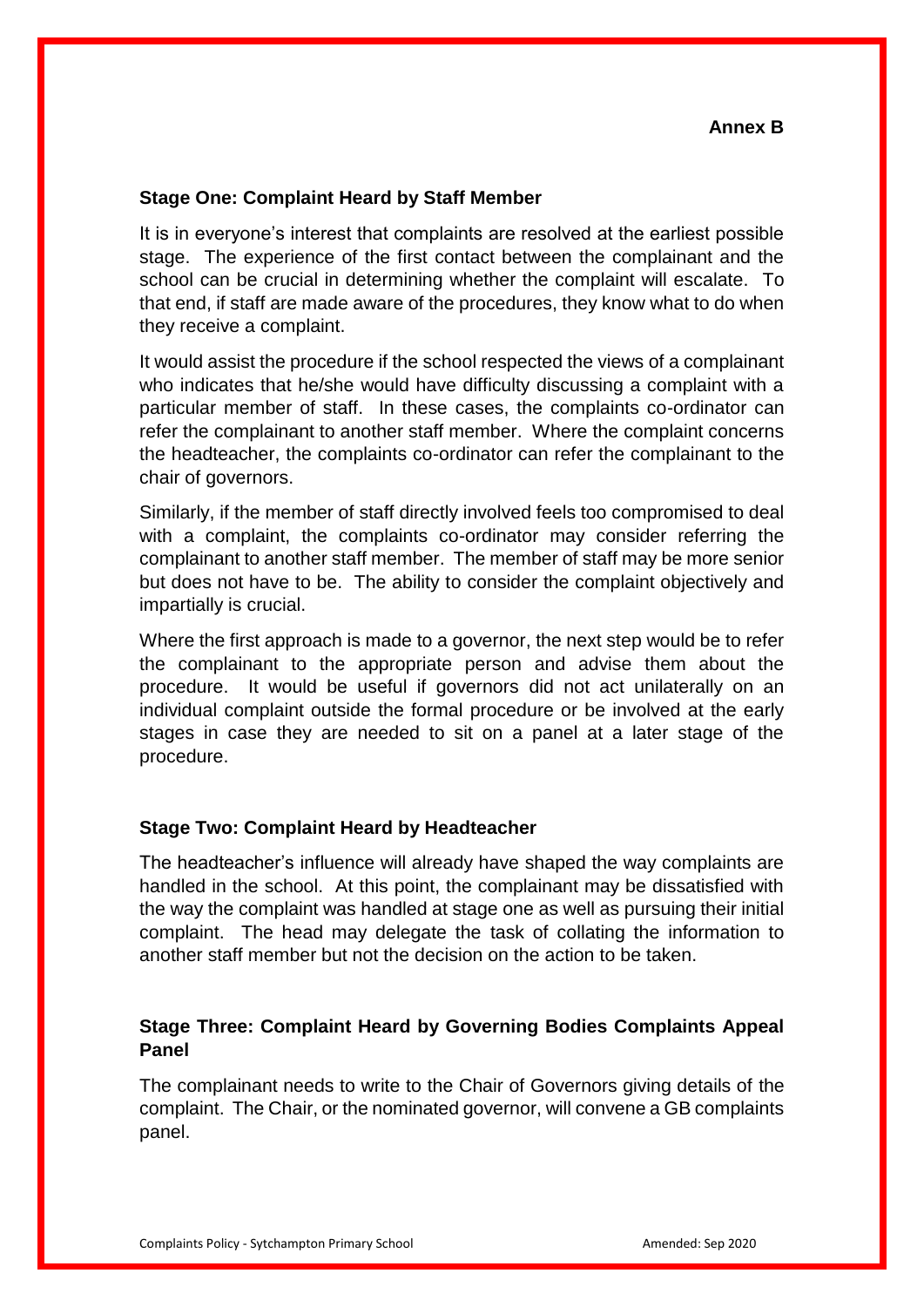The governors' appeal hearing is the last school-based stage of the complaints process and is not convened to merely rubber-stamp previous decisions.

Individual complaints would not be heard by the whole GB at any stage, as this could compromise the impartiality of any panel set up for a disciplinary hearing against a member of staff following a serious complaint.

The governing body may nominate a number of members with delegated powers to hear complaints at that stage and set out its terms of reference. These can include:

- $\triangleright$  drawing up its procedures;
- $\triangleright$  hearing individual appeals;
- $\triangleright$  making recommendations on policy as a result of complaints

The procedure adopted by the panel for hearing appeals would normally be part of the school's complaints procedure. The panel can be drawn from the nominated members and may consist of three or five people. The panel may choose their own chair.

#### **The Remit of the Complaints Appeal Panel**

The panel can:

- $\triangleright$  dismiss the complaint in whole or in part;
- $\triangleright$  uphold the complaint in whole or in part;
- $\triangleright$  decide on the appropriate action to be taken to resolve the complaint:
- $\triangleright$  recommend changes to the school's system or procedures to ensure that problems of a similar nature do not recur.

There are several points which any governor sitting on a complaints panel needs to remember:

a. It is important that the appeal hearing is independent and impartial and that it is seen to be so. No governor may sit on the panel if they have had a prior involvement in the complaint or in the circumstances surrounding it. In deciding the make-up of the panel, governors need to try and ensure that it is a cross-section of the categories of governor and sensitive to the issues of race, gender and religious affiliation.

b. The aim of the hearing, which needs to be held in private, will always be to resolve the complaint and achieve reconciliation between the school and the complainant. However, it has to be recognised the complainant might not be satisfied with the outcome if the hearing does not find in their favour. It may only be possible to establish the facts and make recommendations which will satisfy the complainant that his or her complaint has been taken seriously.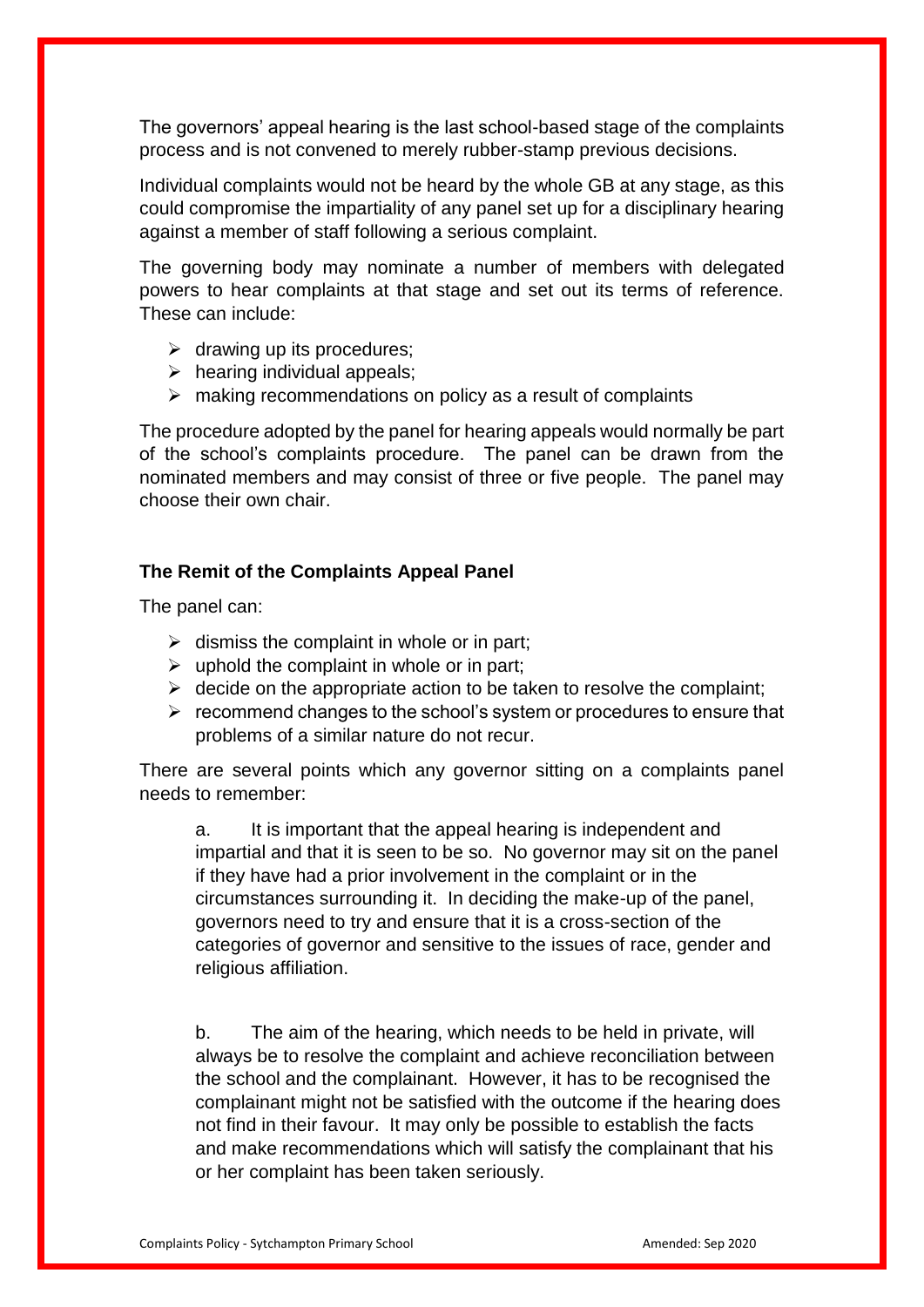c. An effective panel will acknowledge that many complainants feel nervous and inhibited in a formal setting. Parents often feel emotional when discussing an issue that affects their child. The panel chair will ensure that the proceedings are as welcoming as possible. The layout of the room will set the tone and care is needed to ensure the setting is informal and not adversarial.

d. Extra care needs to be taken when the complainant is a child. Careful consideration of the atmosphere and proceedings will ensure that the child does not feel intimidated. The panel needs to be aware of the views of the child and give them equal consideration to those of adults. Where the child's parent is the complainant, it would be helpful to give the parent the opportunity to say which parts of the hearing, if any, the child needs to attend.

e. The governors sitting on the panel need to be aware of the complaints procedure.

#### **Roles and Responsibilities**

#### **The Role of the Clerk**

Any panel or group of governors considering complaints must be clerked. The clerk would be the contact point for the complainant and be required to:

- $\triangleright$  set the date, time and venue of the hearing, ensuring that the dates are convenient to all parties and that the venue and proceedings are accessible;
- $\triangleright$  collate any written material and send it to the parties in advance of the hearing;
- $\triangleright$  meet and welcome the parties as they arrive at the hearing;
- $\triangleright$  record the proceedings;
- $\triangleright$  notify all parties of the panel's decision.

#### **The Role of the Chair of the Governing Body or the Nominated Governor**

The nominated governor role:

- $\triangleright$  check that the correct procedure has been followed:
- $\triangleright$  if a hearing is appropriate, notify the clerk to arrange the panel;

#### **The Role of the Chair of the Panel**

The Chair of the Panel has a key role, ensuring that: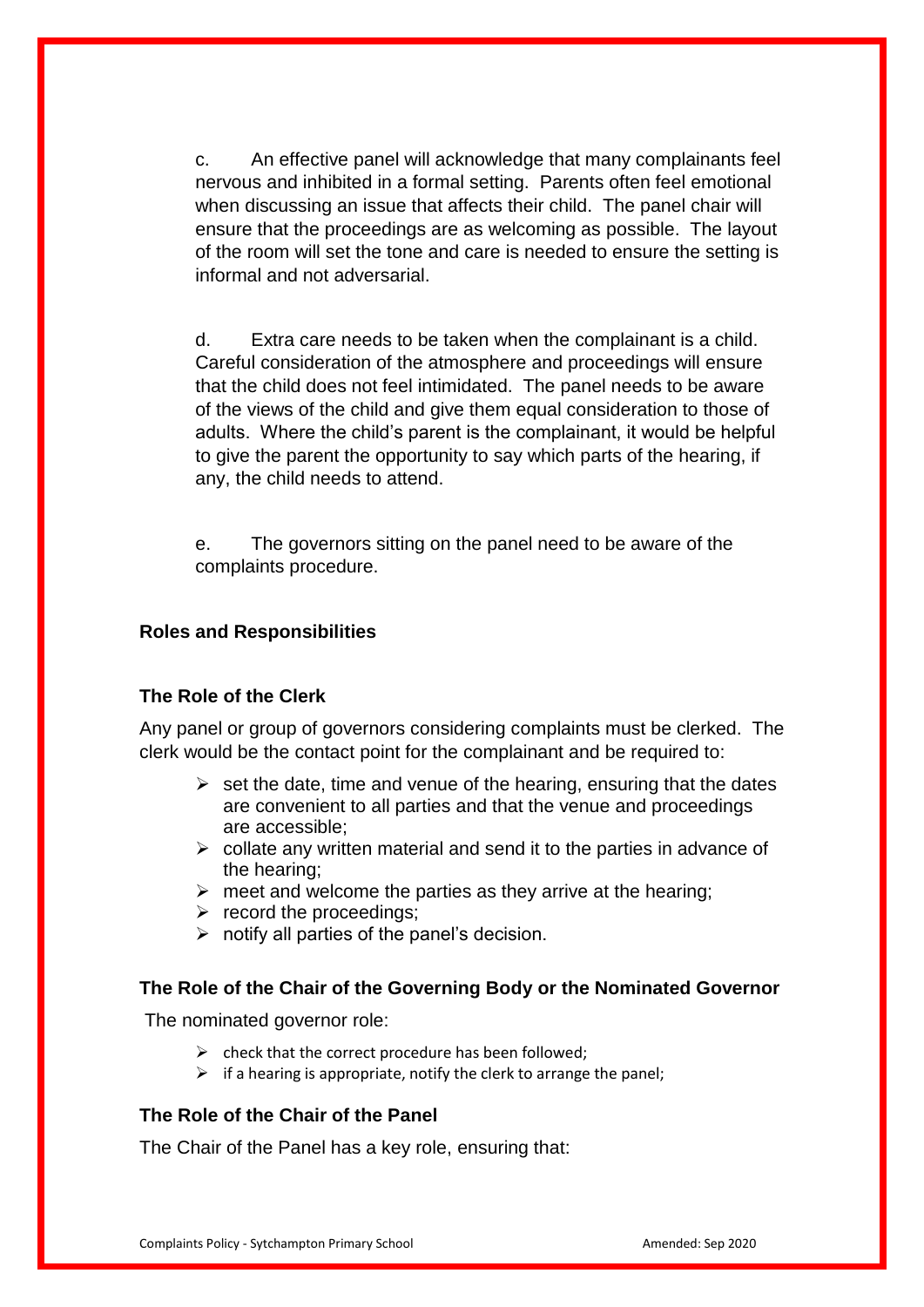- $\triangleright$  the remit of the panel is explained to the parties and each party has the opportunity of putting their case without undue interruption;
- $\triangleright$  the issues are addressed:
- $\triangleright$  key findings of fact are made;
- $\triangleright$  parents and others who may not be used to speaking at such a hearing are put at ease;
- $\triangleright$  the hearing is conducted in an informal manner with each party treating the other with respect and courtesy;
- $\triangleright$  the panel is open minded and acting independently;
- $\triangleright$  no member of the panel has a vested interest in the outcome of the proceedings or any involvement in an earlier stage of the procedure;
- $\triangleright$  each side is given the opportunity to state their case and ask questions;
- $\triangleright$  written material is seen by all parties. If a new issue arises it would be useful to give all parties the opportunity to consider and comment on it.

#### **Notification of the Panel's Decision**

The chair of the panel needs to ensure that the complainant is notified of the panel's decision, in writing, with the panel's response; this is usually within a set deadline which is publicised in the procedure. The letter needs to explain if there are any further rights of appeal and, if so, to whom they need to be addressed.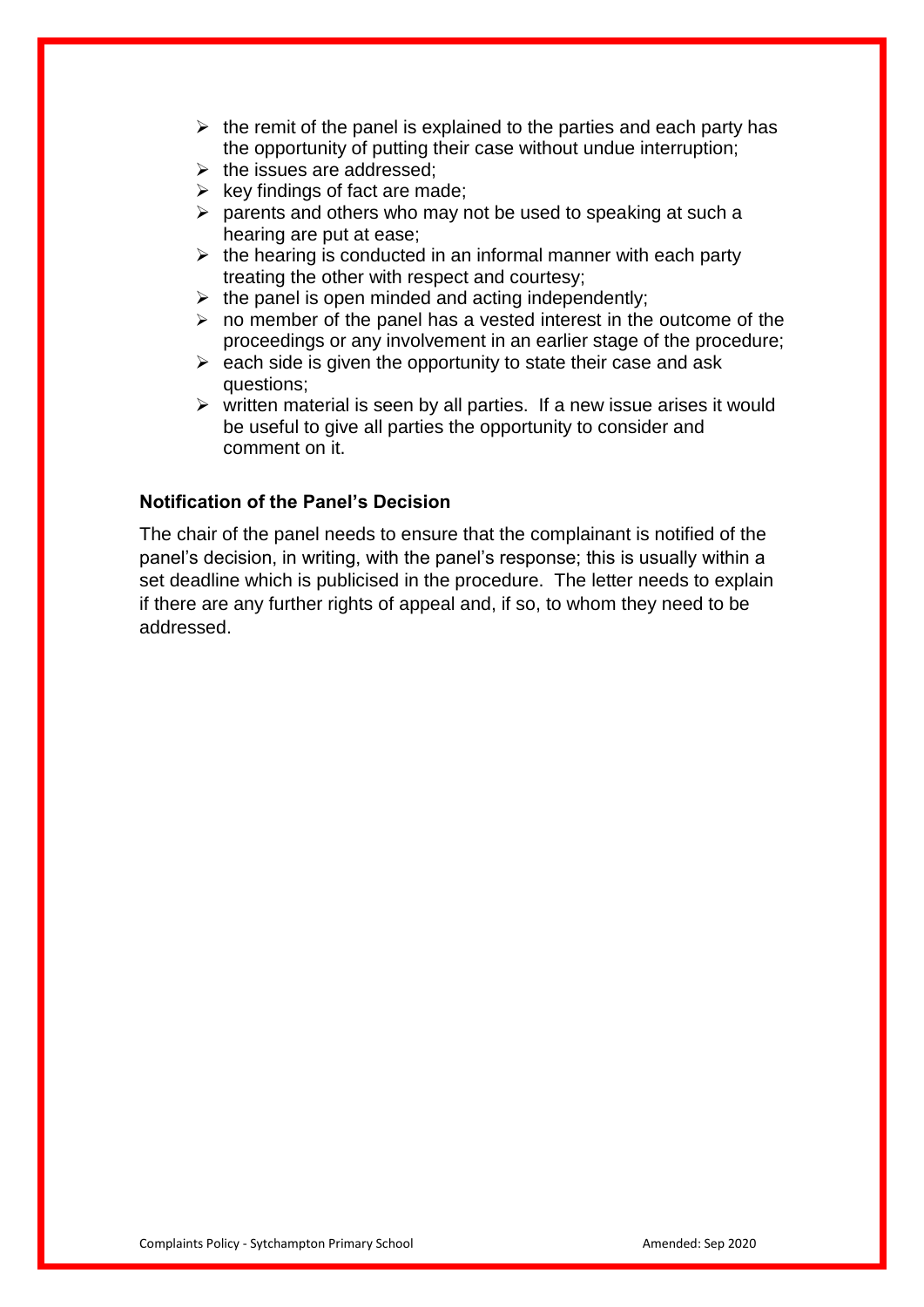## **Checklist for a Panel Hearing**

The panel needs to take the following points into account:

- The hearing is as informal as possible.
- Witnesses are only required to attend for the part of the hearing in which they give their evidence.
- After introductions, the complainant is invited to explain their complaint, and be followed by their witnesses.
- The headteacher may question both the complainant and the witnesses after each has spoken.
- The headteacher is then invited to explain the school's actions and be followed by the school's witnesses.
- The complainant may question both the headteacher and the witnesses after each has spoken.
- The panel may ask questions at any point.
- The complainant is then invited to sum up their complaint.
- The headteacher is then invited to sum up the school's actions and response to the complaint.
- Both parties leave together while the panel decides on the issues.
- The chair explains that both parties will hear from the panel within a set time scale.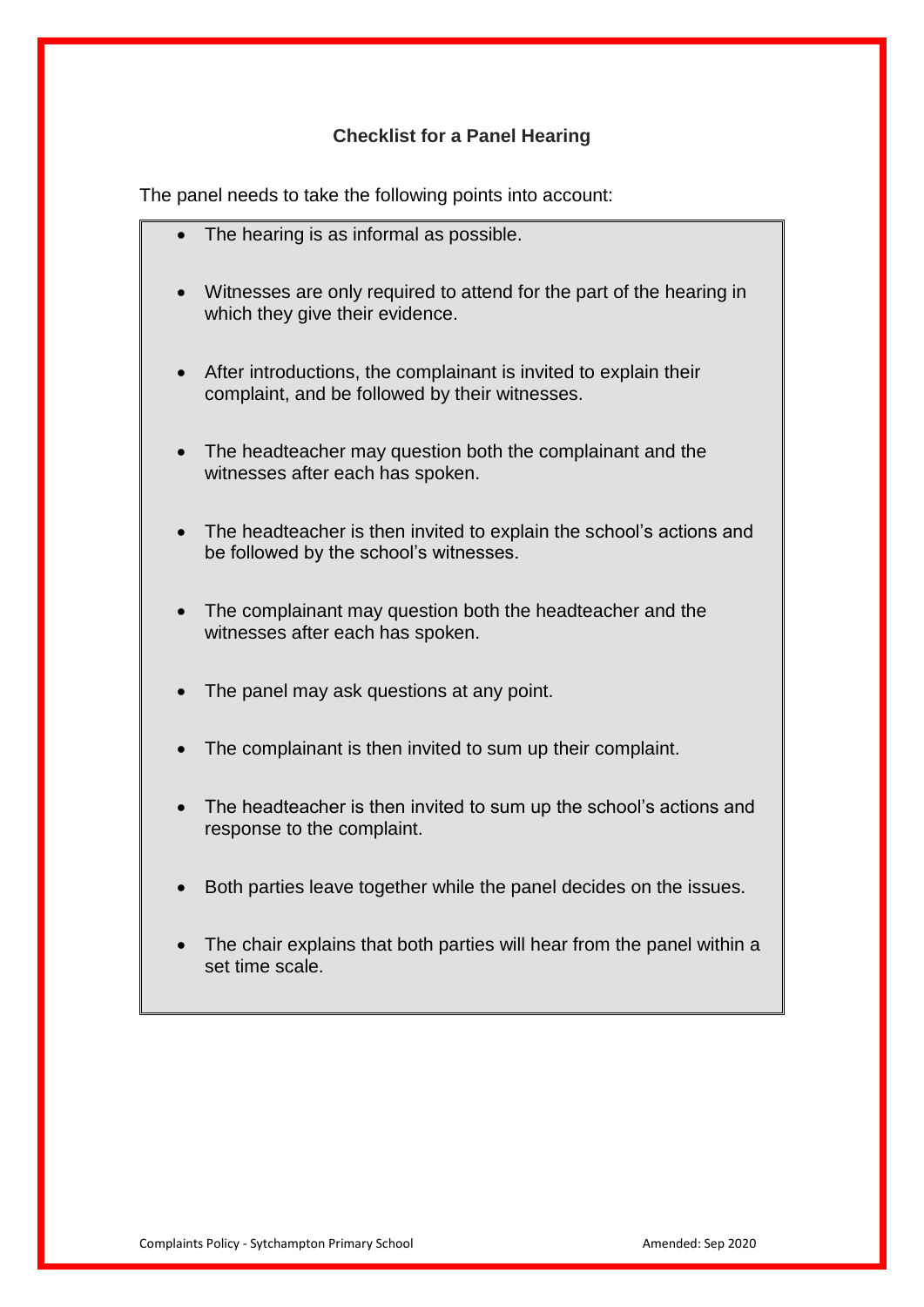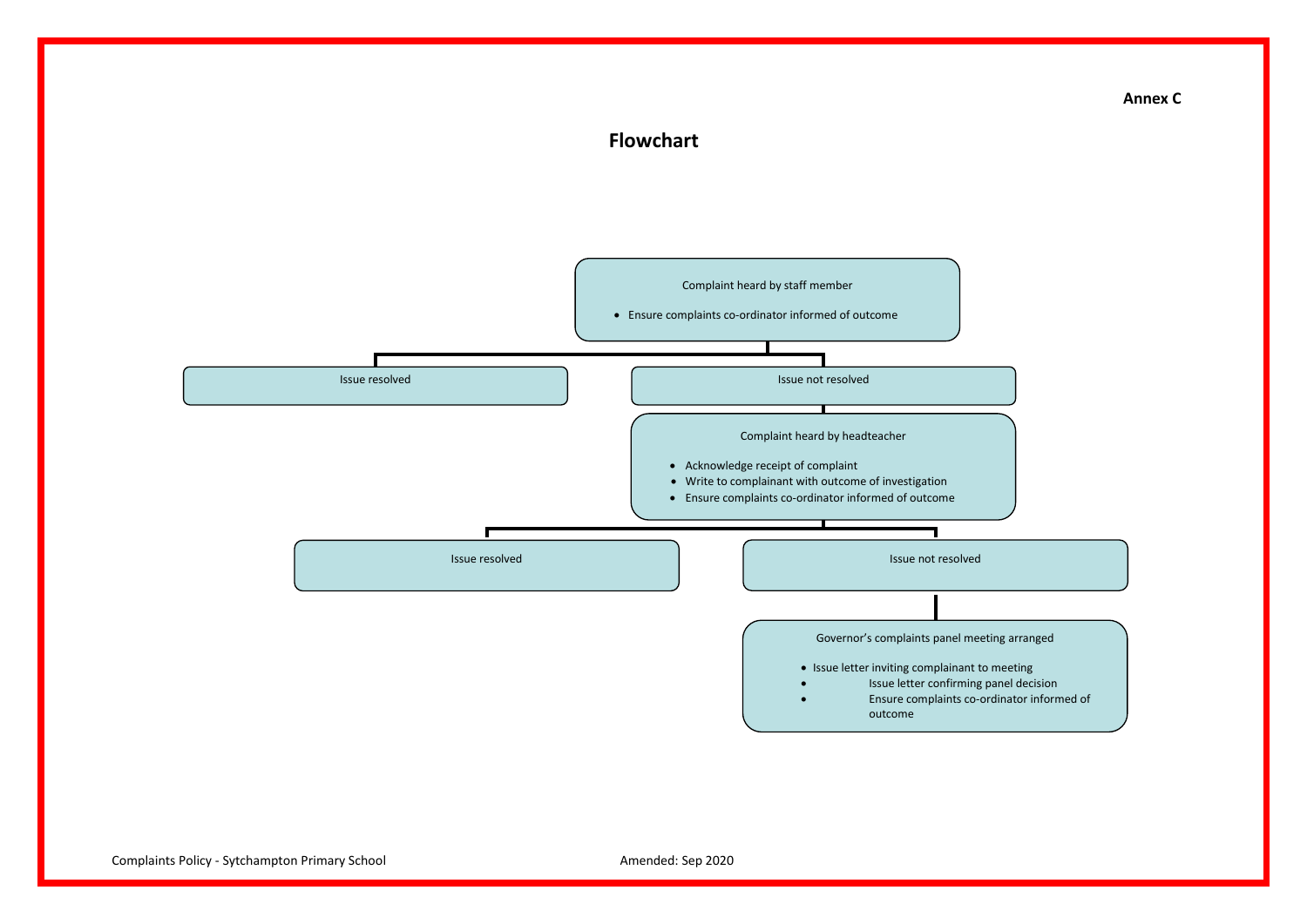## **Sytchampton Endowed Primary School Complaint Form**

**Please complete and return to the Head Teacher (complaints co-ordinator) who will acknowledge receipt and explain what action will be taken.**

| Your name:                             |
|----------------------------------------|
| Pupil's name:                          |
| Your relationship to the pupil:        |
| <b>Address:</b>                        |
|                                        |
| Postcode:                              |
| Day time telephone number:             |
| <b>Evening telephone number:</b>       |
| Please give details of your complaint. |
|                                        |
|                                        |
|                                        |
|                                        |
|                                        |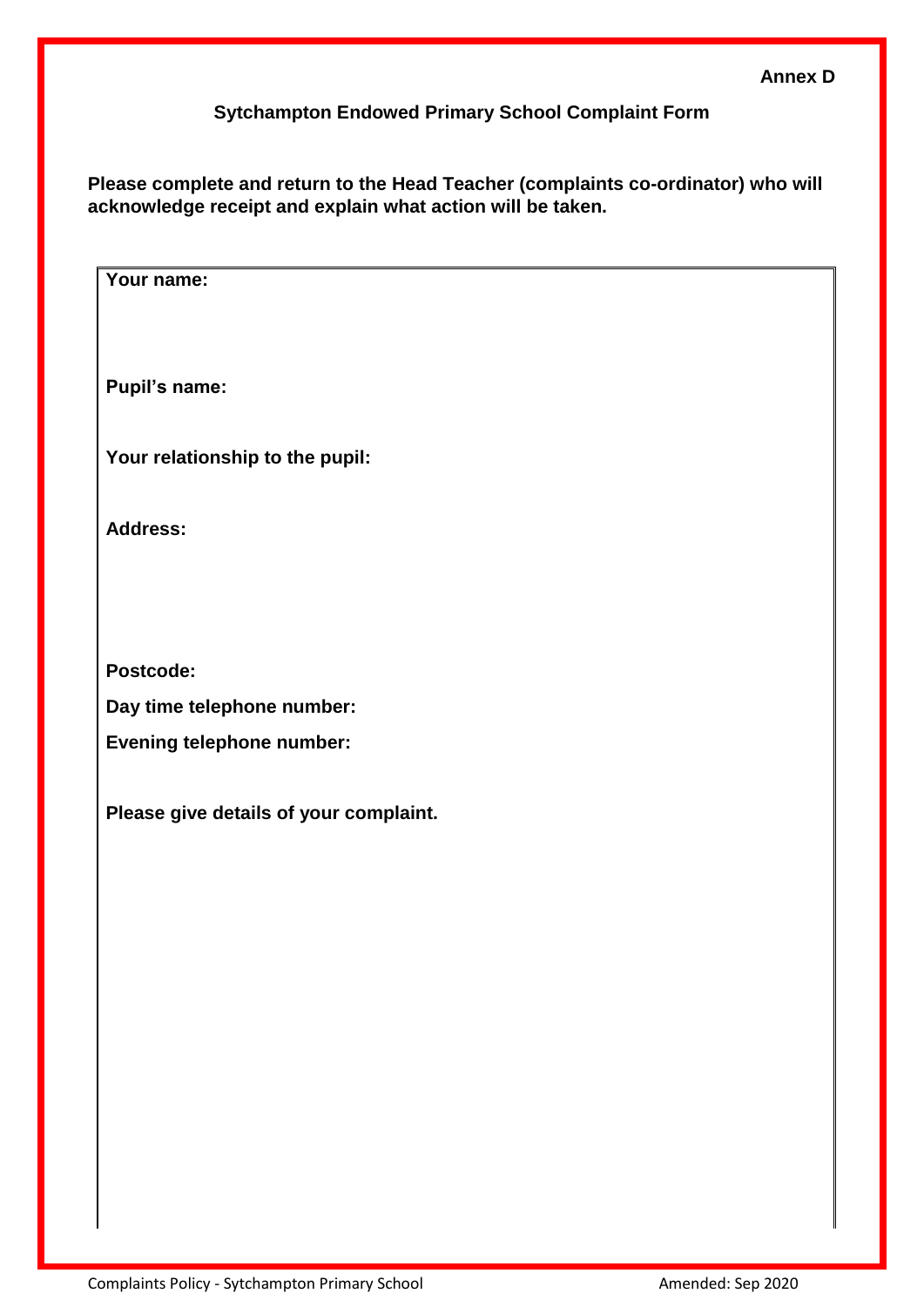**What action, if any, have you already taken to try and resolve your complaint. (Who did you speak to and what was the response)?**

**What actions do you feel might resolve the problem at this stage?**